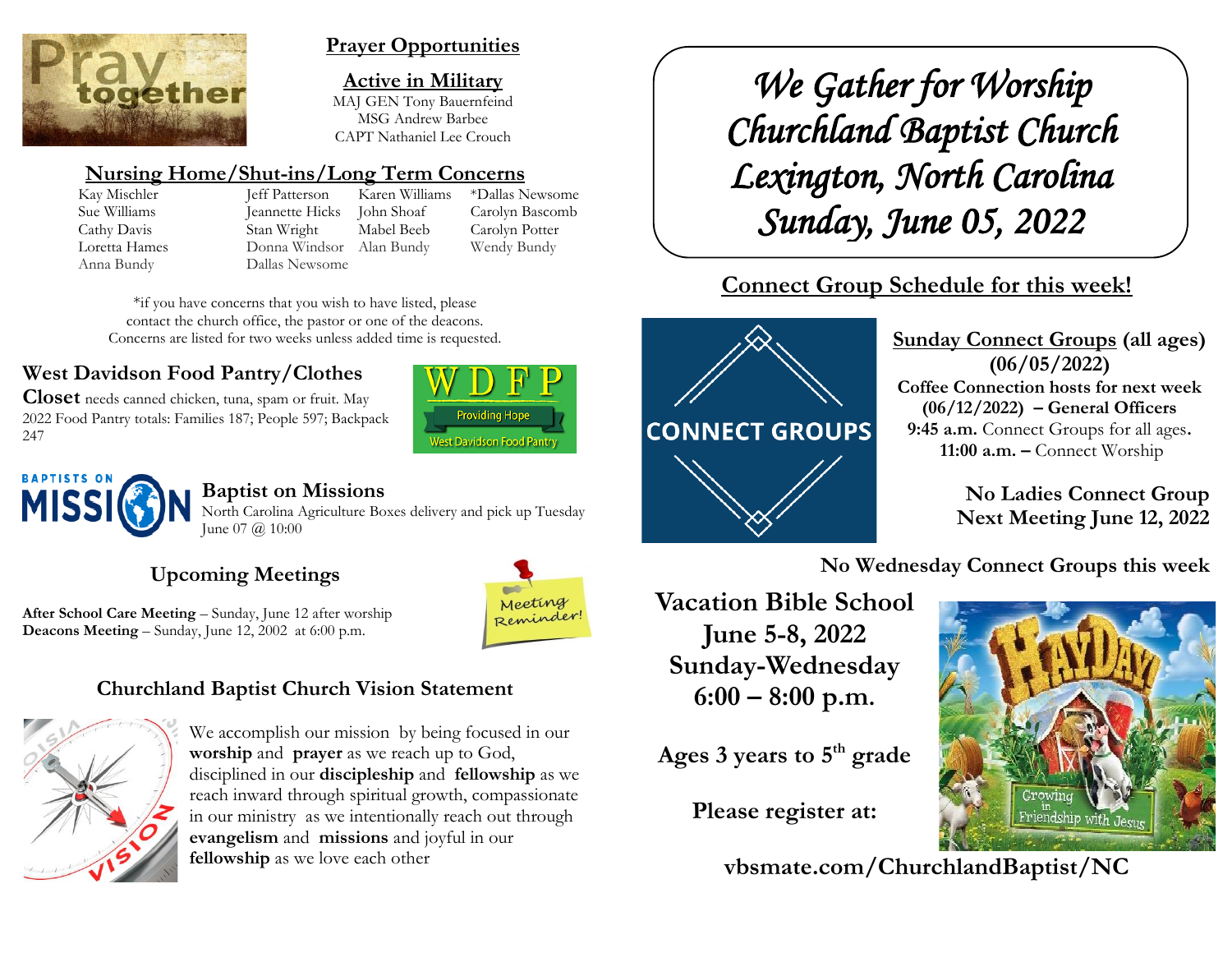

*The Worship Service at Eleven O'clock Sunday morning, June 05, 2022* 

 $\overline{a}$ **Chiming of the Hour**

**Welcome/The Work of the Church** Nolan Shoaf

**Invocation –** Nolan Shoaf

**Hymn of Praise #589**  Ye Servants of God

**Missions Moment** Lisa Ridenhour

**Hymn of Giving #604** Come All Christians Be Committed Children Dismissed to Children's Church

**Offertory Prayer -** Sherri Manno

#### **Receiving of Tithes and Offerings** .

### **Doxology**

**Special Music -** Nancy Swicegood The Day He Wore My Crown

> **Message – Dr. Huckaby The Parable of the Sower** Luke 8:4-8

**Invitation #557 –** People Need the Lord

**Postlude** – Roy Hicks



patience.

## **The Parable of the Sower Luke 8:4-8**

**Introduction –** this parable is about the soil, not the seed. The seed never changes. The same seed is being thrown, and the same individual is throwing the seed. So it's not a seed problem, it's the soil where the seed is received.

**Soil #1 - The p\_\_\_\_\_\_\_\_ (vv. 5 & 12).** (5) a sower went out to sow his seed. And as he sowed, some fell along the path and was trampled underfoot, and the birds of the air devoured it. (12) The ones along the path are those who have heard; then the devil comes and takes away the word from their hearts, so that they may not believe and be saved.

**Soil #2 - The r s** (v. 6 & 13) (6) And some fell on the rock, and as it grew up, it withered away, because it had no moisture. (13) And as for what fell among the thorns, they are those who hear, but as they go on their way they are choked by the cares and riches and pleasures of life, and their fruit does not mature.

**Soil #3 – The t\_\_\_\_\_\_\_\_\_ (v.7 & 14) (7)** And some fell among thorns, and the thorns grew up with it and choked it. **(**14) And as for what fell among the thorns, they are those who hear, but as they go on their way they are choked by the cares and riches and pleasures of life, and their fruit does not mature.

**Soil #4 – The g\_\_\_\_\_\_\_\_\_ s\_\_\_\_\_\_\_\_\_ (vv. 8 & 15)** (8) till other seed fell on good soil. It came up and yielded a crop, a hundred times more than was sown." (15) As for that in the good soil, they are those who, hearing the word, hold it fast in an honest and good heart, and bear fruit with

**Conclusion –** so which jar represents your life, your faith this morning? Are you more like the seed planted on the sidewalk or path? Are you more like the seed planted among the rocky soil? Are you more like the seed planted among the thorns? Or, are you more like the seed planted in the good soil? Jesus said in verse 9, he who has ears to hear, let Him hear.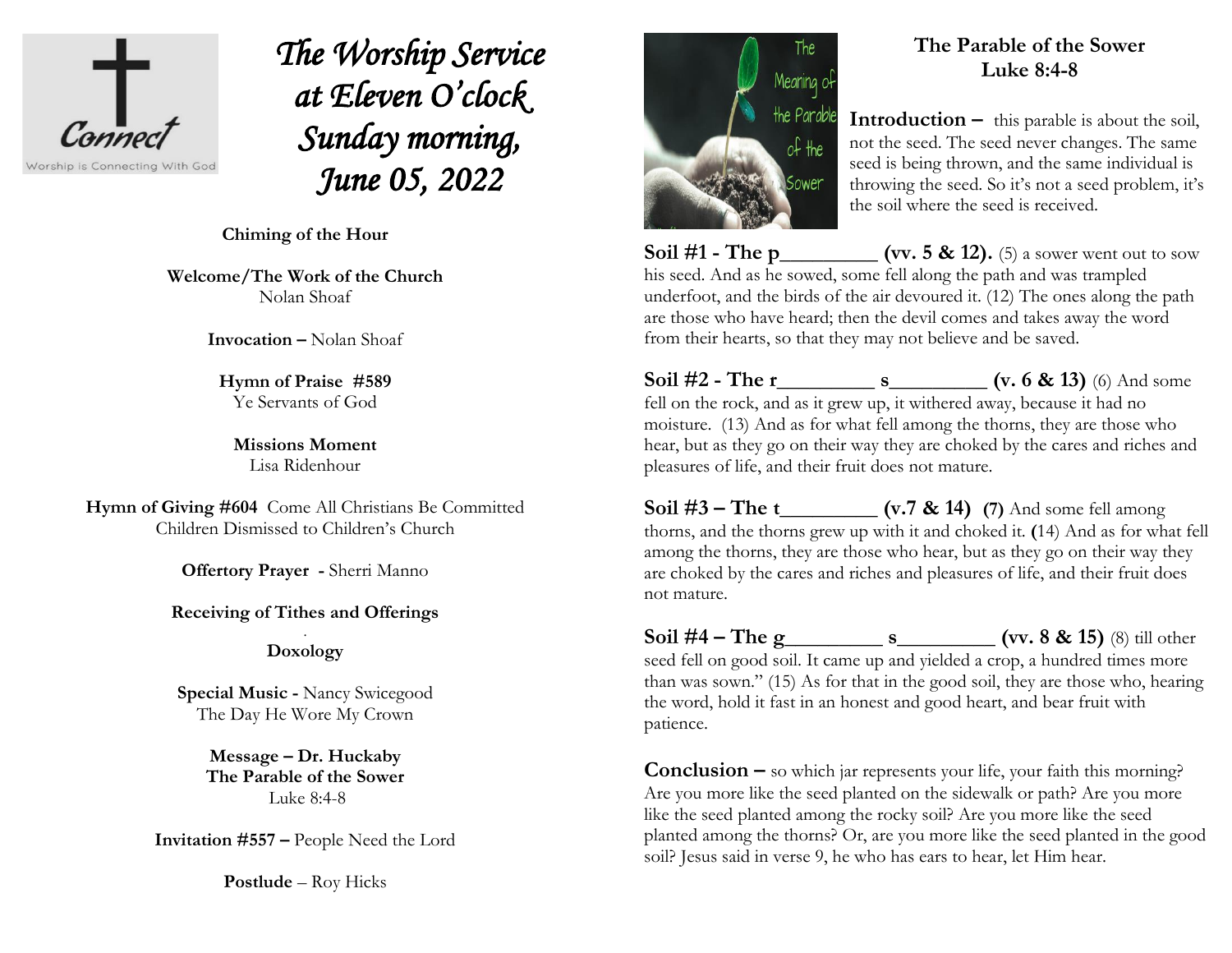

### **Volunteer Opportunities**

**Deacon of the Week -** Sherri Manno **Next week** – Lisa Ridenhour

**Security Team 06/05 –** Lee Fleeman/Ron Hartley **06/12 –** Billy Harris/Jeff Snyder

**Nursery Volunteers 06/05 -**Lisa Ridenhour/Sandra Beck **06/12 –** Blanca Wood/Rosa Alonso

**Children's Church 06/05 –** Blanca Wood/Rosa Alonso **06/12 –** Taylor Heitman/Jessica West

#### **Wednesday Children's Connect**

**06/15 –** Taylor Heitman/Blanca Wood/David Wood/Pam Phipps/Rosa Alonso **6/22 -** Lisa Ridenhour/Sandra Beck/Ann Burns/Barbara Shoaf

> **Office Secretaries 6/5–** Amy Freeman - **06/12 –** Karen Allen

**Counting Team 06/05 -**Karen Allen/Rita Caudle - **06/12 –** Amy Freeman/Sharon Hartley

#### **Ushers**

**06/05 -**Tim Freeman/Ronald Hartley/Spencer Shoaf/Luke Shepherd **06/12** – Ronnie Beck/Harold Burns/Randall Allman/Rick Lomax



**Relay for Life – Hope in Motion Churchland Baptist Church Saturday, June 11, 2022 6:00 p.m. – 10:00 p.m.**

**Thank you** to everyone that donated for the Kids Connect's May Mission Project of senior goody bags. With your help, we were able to make bags for 30 seniors in our community. We could not have done it without you!!





### **Volunteer Opportunities**

**Deacon of the Week -** Sherri Manno **Next week** – Lisa Ridenhour

**Security Team**

**06/05 –** Lee Fleeman/Ron Hartley **06/12 –** Billy Harris/Jeff Snyder

#### **Nursery Volunteers**

**06/05 -**Lisa Ridenhour/Sandra Beck **06/12 –** Blanca Wood/Rosa Alonso

**Children's Church**

**06/05 –** Blanca Wood/Rosa Alonso **06/12 –** Taylor Heitman/Jessica West

#### **Wednesday Children's Connect**

**06/15 –** Taylor Heitman/Blanca Wood/David Wood/Pam Phipps/Rosa Alonso **6/22 -** Lisa Ridenhour/Sandra Beck/Ann Burns/Barbara Shoaf

**Office Secretaries**

**6/5–** Amy Freeman - **06/12 –** Karen Allen

**Counting Team**

**06/05 -**Karen Allen/Rita Caudle - **06/12 –** Amy Freeman/Sharon Hartley

#### **Ushers**

**06/05 -**Tim Freeman/Ronald Hartley/Spencer Shoaf/Luke Shepherd **06/12** – Ronnie Beck/Harold Burns/Randall Allman/Rick Lomax



# **Relay for Life – Hope in Motion**

**Churchland Baptist Church Saturday, June 11, 2022 6:00 p.m. – 10:00 p.m.**

**Thank you** to everyone that donated for the Kids Connect's May Mission Project of senior goody bags. With your help, we were able to make bags for 30 seniors in our community. We could not have done it without you!!